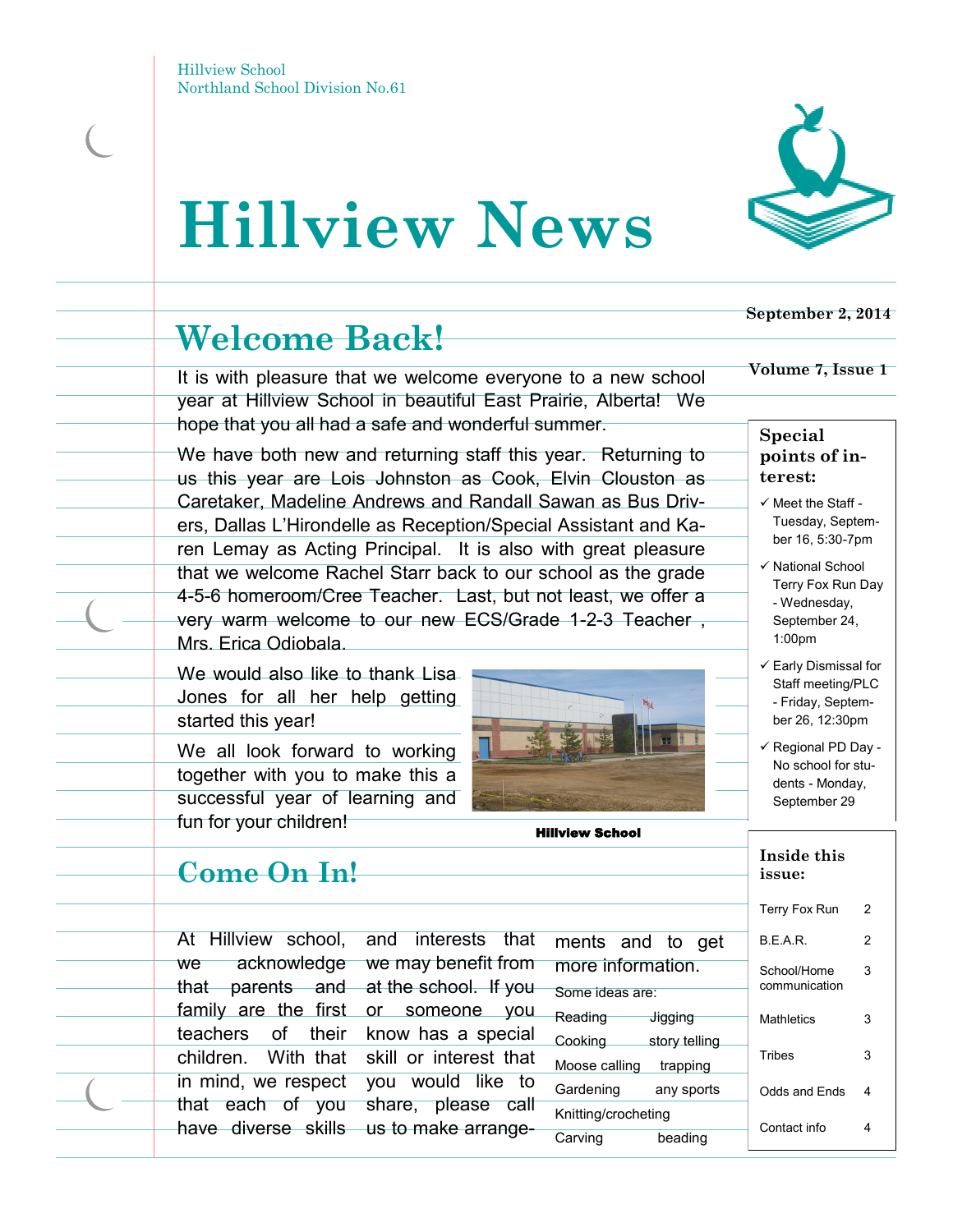$\overline{C}$ 

 $\overline{\phantom{a}}$ 

 $\frac{1}{\sqrt{2}}$ 

### **National Terry Fox School Run Day**

Once again, Hillview School will be participating in the National School Run Day on Wednesday, September 24, at 1:00pm. Pledge sheets will be coming home soon. Last year we raised almost \$80.00.

The challenge is to beat that amount this year!!

Everyone is welcome to join us as we do our part to help support the fight against cancer!



ait until you lose a leg or get som wful disease - before you can take e time to find out what kind of uff you are made of. Start now.

### **Be Excited About Reading!**

| One of our goals at Café, Animated Literacy,<br>Hillview School is for every                                                                                          |  | and Words Their Way.                                                                                                                                                        | parents are encouraged to<br>read at home and record                                                                      |
|-----------------------------------------------------------------------------------------------------------------------------------------------------------------------|--|-----------------------------------------------------------------------------------------------------------------------------------------------------------------------------|---------------------------------------------------------------------------------------------------------------------------|
| student to increase his or                                                                                                                                            |  |                                                                                                                                                                             | how long your child has                                                                                                   |
| her reading level by one<br>grade level. We use a<br>variety of frameworks and<br>methods to help achieve<br>this including, but not lim-<br>ited to, the Daily 5 and |  | A very important part of<br>improving reading is read-<br>ing for pleasure. To help<br>encourage this, we will be<br>continuing the <b>B.E.A.R</b><br>Program. Students and | read or has been read to.<br>Prizes will be awarded<br>monthly to students who<br>return their signed<br>B.E.A.R. sheets. |
|                                                                                                                                                                       |  |                                                                                                                                                                             | Library user agreements                                                                                                   |
|                                                                                                                                                                       |  |                                                                                                                                                                             | will be sent home to be                                                                                                   |
|                                                                                                                                                                       |  |                                                                                                                                                                             | signed so your child can                                                                                                  |
| There is no such thing as a child who                                                                                                                                 |  |                                                                                                                                                                             | borrow books from the                                                                                                     |
| hates to read; there are only children<br>who have not found the right book.                                                                                          |  |                                                                                                                                                                             | school library.                                                                                                           |
| - Frank Serafini                                                                                                                                                      |  |                                                                                                                                                                             |                                                                                                                           |
|                                                                                                                                                                       |  |                                                                                                                                                                             |                                                                                                                           |
|                                                                                                                                                                       |  |                                                                                                                                                                             |                                                                                                                           |
|                                                                                                                                                                       |  |                                                                                                                                                                             |                                                                                                                           |
|                                                                                                                                                                       |  |                                                                                                                                                                             |                                                                                                                           |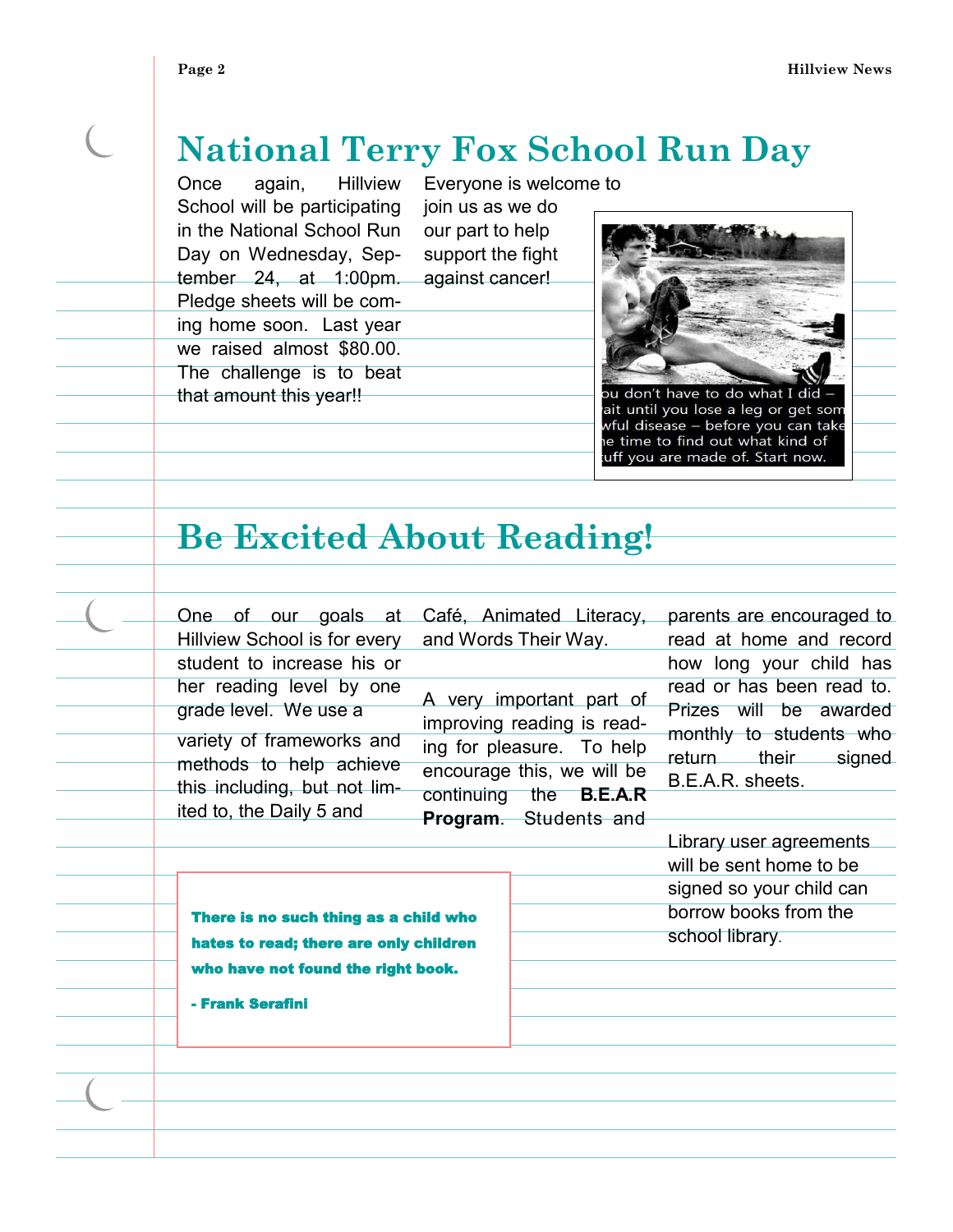### **How to Get the Scoop**

As a parent, I know that we are often bombarded with notes and newsletters from school, that is, if we even get them at all! We are going to be trying a few other options this year to ensure that you get school news in a timely manner. Since most of us have access to at least one method of online communication we are going to offer a few ways to get information to you.

**1. Facebook**—like us on Facebook to see updates about what is going on at the school. Look for **Hillview School**

- 2. **Remind -** a way to receive text messages from the school. Enter (587)- 409-0871 with the message @aaf65
- 3. **Class Dojo**  when you sign up for Class Dojo, not only can you monitor your child's behavior at school, but you can also message the teacher. Codes will be sent home soon.
	- Email share your email with the school so that we can share information with you.

5. **Paper** - for those who

would still prefer the paper notice, it will be available as well as the student agendas

A form will be coming home so that you can share your contact information. We will also be sending a bit more info about some of these options. Hopefully, we will improve communication between school and home and save a few trees in the process!



### **Mathletics**

One of the programs we have used to help spark our students' interest in math and improve their skills in the process is Mathletics.

Another fun component to Mathletics is that students get to test their basic facts knowledge against students all over the world

in timed races.

cess to the internet.

Students are placed at appropriate levels and have various activities to complete which go with the topics that they are working on in class or skills that require more practice.

Once your child receives his/her username Mathletics can be accessed anywhere you have acReturning students who remember their username and password can get started right away!

Check it out at www.mathletics.ca

#### Benefits of Mathletics:

\* Students love it, becoming highly motivated to learn

ial improvement rates

## **TRIBES Learning Community**

TRIBES is a process that is designed to "develop a positive environment that promotes human growth and learning." We have been learning to build community in our school by using the four agreements. These have been encouraged in order to establish a caring environment for cooperative learning and provide

structure for positive interactions

and continuity for working groups whether in the classroom, the staffroom or parent community.

If you would like more information

please contact the school.

### **The Four Agreements: •** Attentive Listening Appreciation/No Putdowns The right to pass—the right to participate

Mutual Respect